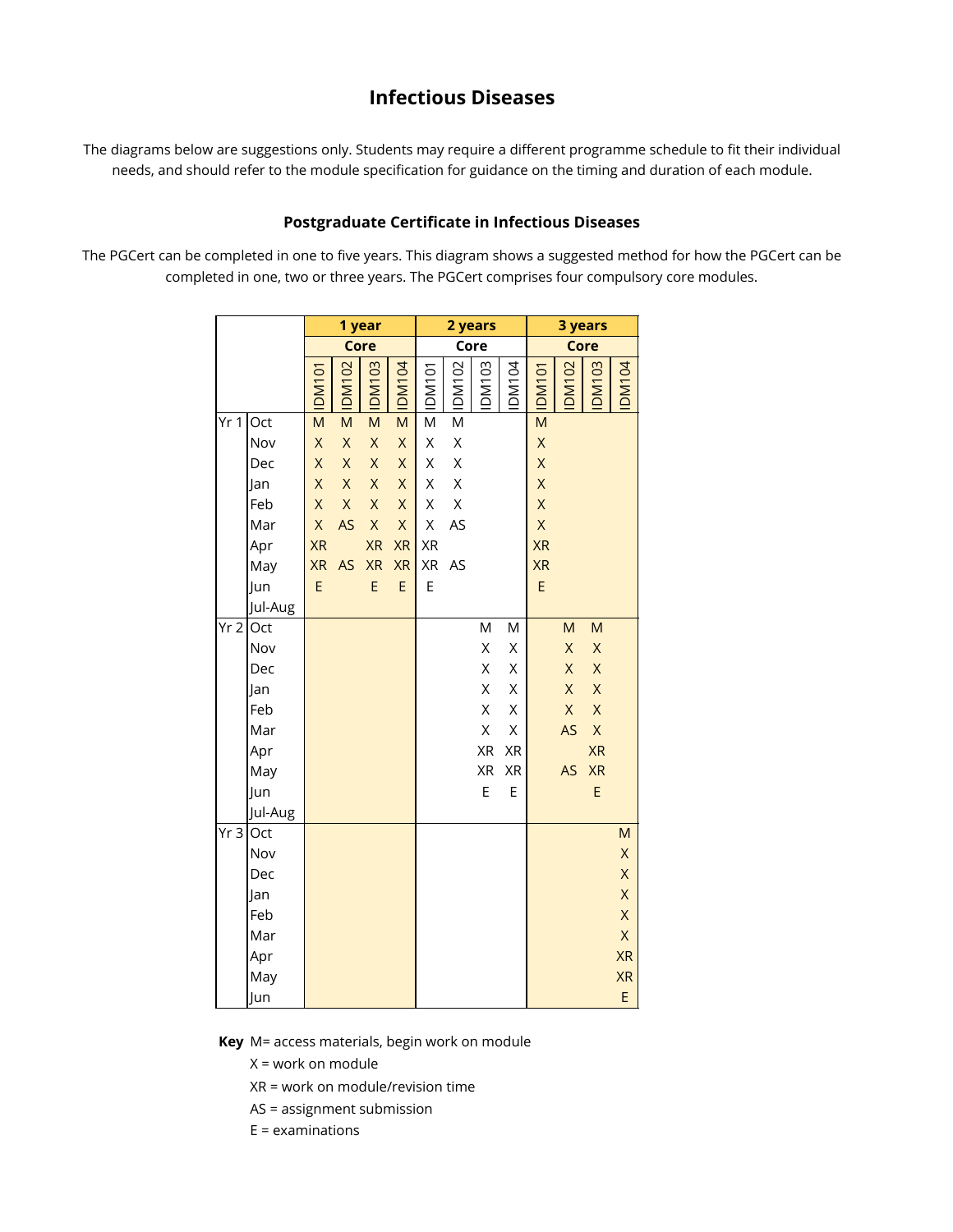## **Postgraduate Diploma in Infectious Diseases**

The PGDip can be completed in two to five years. This diagram shows a suggested method for how the PGDip can be completed in two or three years. The PGDip comprises four compulsory core modules and four elective modules.

|                 |                                                                        |                                                                                            |                                                                                                                 |                                                                                                       |                                                                                                                   | 2 years                                              |                                                                                        |                                                                     |                                                                                                                 | 3 years                                                     |                                                                  |                                                     |                                          |                                  |                                                    |                                        |                                                                   |  |  |  |  |  |
|-----------------|------------------------------------------------------------------------|--------------------------------------------------------------------------------------------|-----------------------------------------------------------------------------------------------------------------|-------------------------------------------------------------------------------------------------------|-------------------------------------------------------------------------------------------------------------------|------------------------------------------------------|----------------------------------------------------------------------------------------|---------------------------------------------------------------------|-----------------------------------------------------------------------------------------------------------------|-------------------------------------------------------------|------------------------------------------------------------------|-----------------------------------------------------|------------------------------------------|----------------------------------|----------------------------------------------------|----------------------------------------|-------------------------------------------------------------------|--|--|--|--|--|
|                 |                                                                        |                                                                                            |                                                                                                                 | Core                                                                                                  |                                                                                                                   |                                                      |                                                                                        | <b>Elective</b>                                                     |                                                                                                                 |                                                             |                                                                  | Core                                                |                                          |                                  | <b>Elective</b>                                    |                                        |                                                                   |  |  |  |  |  |
|                 |                                                                        | <b>IDM101</b>                                                                              | <b>DM102</b>                                                                                                    | <b>E01MOI</b>                                                                                         | <b>IDM104</b>                                                                                                     | 5<br>Module                                          | Module 6                                                                               | Module 7                                                            | $\infty$<br>Module                                                                                              | IDM <sub>101</sub>                                          | <b>IDM102</b>                                                    | <b>IDM103</b>                                       | <b>IDM104</b>                            | 5<br>Module                      | 6<br>Module                                        | $\overline{r}$<br>Module               | 8<br>Module                                                       |  |  |  |  |  |
| Yr <sub>1</sub> | Oct<br>Nov<br>Dec<br>Jan<br>Feb<br>Mar<br>Apr<br>May<br>Jun<br>Jul-Sep | $\overline{M}$<br>$\mathsf X$<br>X<br>X<br>X<br>$\mathsf X$<br><b>XR</b><br><b>XR</b><br>E | $\overline{M}$<br>$\mathsf X$<br>$\overline{\mathsf{X}}$<br>$\overline{\mathsf{X}}$<br>$\mathsf{X}$<br>AS<br>AS | $\overline{M}$<br>$\mathsf X$<br>$\mathsf X$<br>$\mathsf{X}% _{0}$<br>X<br>$\mathsf{X}$<br>XR XR<br>E | $\overline{\mathsf{M}}$<br>$\mathsf X$<br>$\mathsf X$<br>$\mathsf X$<br>$\mathsf{X}$<br>$\mathsf X$<br>XR XR<br>E |                                                      |                                                                                        |                                                                     |                                                                                                                 | $\overline{\mathsf{M}}$<br>X<br>X<br>X<br>X<br>X<br>XR<br>E | $\overline{\mathsf{M}}$<br>X<br>X<br>X<br>Χ<br>AS<br>XR AS XR XR | M<br>$\mathsf X$<br>$\mathsf X$<br>Χ<br>Χ<br>Χ<br>E | M<br>Χ<br>X<br>X<br>Χ<br>Χ<br>XR XR<br>E |                                  |                                                    |                                        |                                                                   |  |  |  |  |  |
| Yr2             | Oct<br>Nov<br>Dec<br>Jan<br>Feb<br>Mar<br>Apr<br>May<br>Jun<br>Jul-Sep |                                                                                            |                                                                                                                 |                                                                                                       |                                                                                                                   | M<br>X<br>X<br>X<br>X<br><b>AS</b><br><b>XR</b><br>E | M<br>$\mathsf X$<br>X<br>$\mathsf X$<br>$\overline{\mathsf{X}}$<br>AS<br>XR XR XR<br>E | M<br>X<br>$\overline{X}$<br>$\overline{X}$<br>X<br>AS<br>XR XR<br>E | M<br>$\mathsf X$<br>$\mathsf{X}$<br>$\overline{\mathsf{X}}$<br>$\mathsf X$<br>AS<br><b>XR</b><br><b>XR</b><br>E |                                                             |                                                                  |                                                     |                                          | M<br>Χ<br>X<br>X<br>X<br>AS<br>E | M<br>X<br>X<br>X<br>X<br>AS<br>XR XR<br>XR XR<br>E |                                        |                                                                   |  |  |  |  |  |
| Yr <sub>3</sub> | Oct<br>Nov<br>Dec<br>Jan<br>Feb<br>Mar<br>Apr<br>May<br>Jun            |                                                                                            |                                                                                                                 |                                                                                                       |                                                                                                                   |                                                      |                                                                                        |                                                                     |                                                                                                                 |                                                             |                                                                  |                                                     |                                          |                                  |                                                    | M<br>Χ<br>Χ<br>Χ<br>X<br>AS<br>XR<br>E | M<br>Χ<br>Χ<br>Χ<br>X<br>AS<br>$\mathsf{XR}\xspace$<br>XR XR<br>E |  |  |  |  |  |

**Key** M= access materials, begin work on module

X = work on module

XR = work on module/revision time

AS = assignment submission

E = examinations